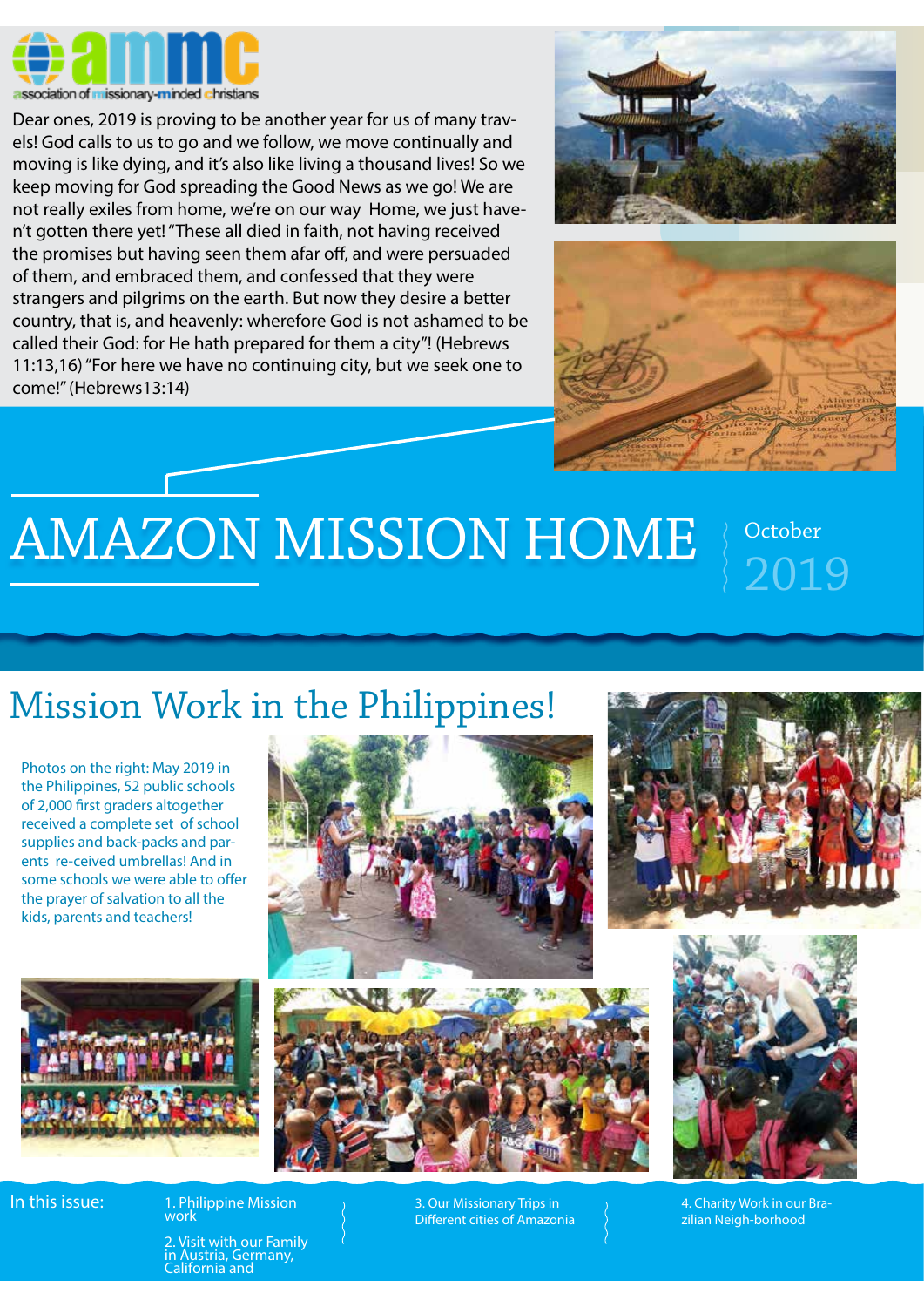







## VISITS IN AUSTRIA, GERMANY AND THE PHILIPPINES

Having a large family and spread out in 3 continents, we had the opportunity to visit some of them. Thru the financial help of one of our sister, it made it possible for this visit and do the mission work in the Philippines!



Theresa our 4th, with her beautiful daughter-Diana, who turned 1 year old in Austria!



Cherish our youngest girl, with her boyfriend in Austria.



Jerry with his beautiful girlfriend Karine in Austria!



Eunice our 3rd, just moved to Germany and we visited her boyfriend and his parents!





Noel the 7th, in Brazil, recently with his team won first prize for the National Social Entrepreneurship project!

Oliver our eldest with his siblings, Jerry with his beautiful girlfriend Karine in Austria!

**2**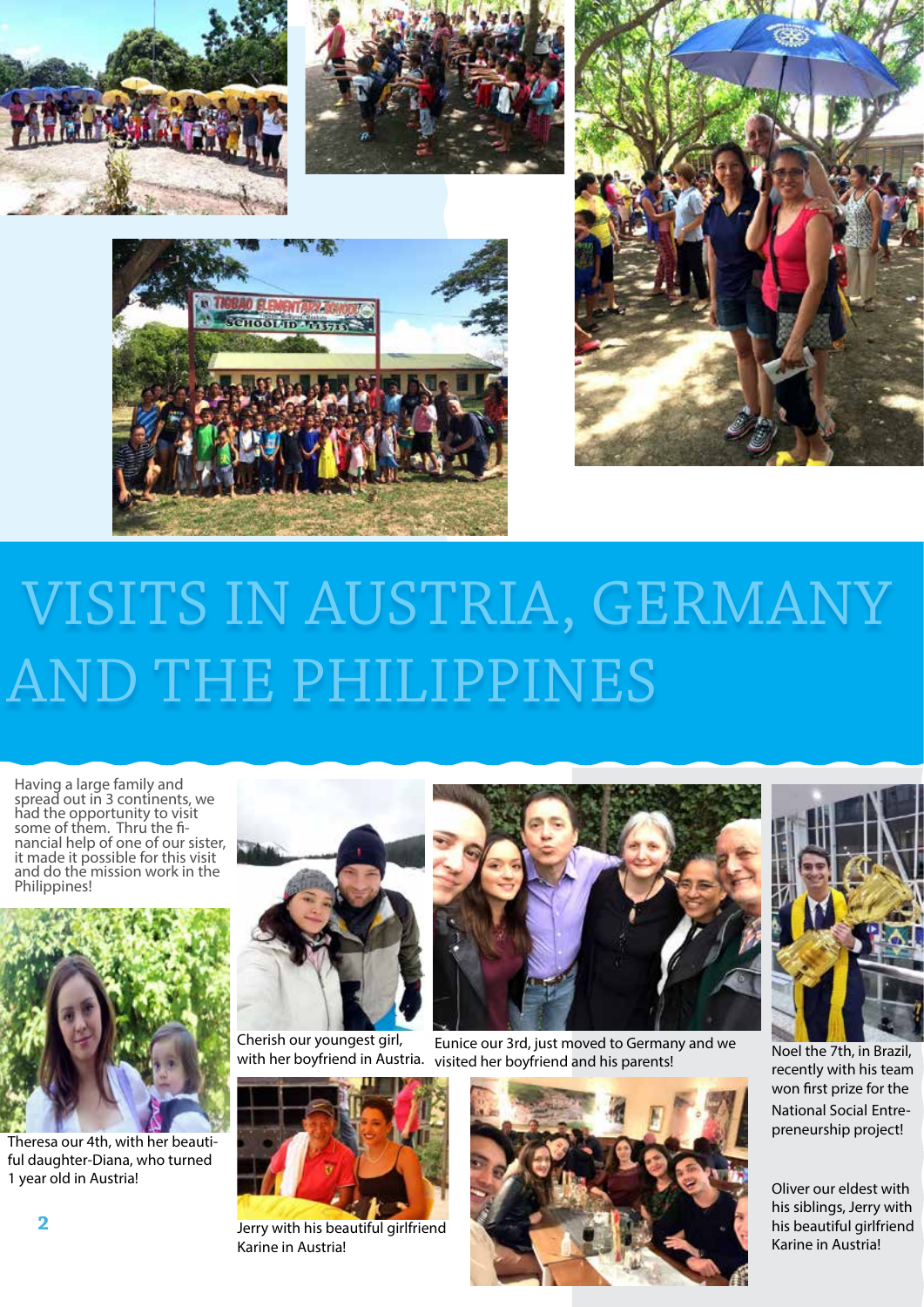

Montel our youngest, with dad in Austria!





Spending time with my sister Emma 69 years old, in the early morning sun at the beach in Mac-tan, Cebu city, as she soaks her feet in the sand. She suffered a stroke and left her right foot para-lyzed for sometime and now she is slowly able to walk again, thank You Jesus for the power of pray-ers and His healing touch!

"For unto you that fear My Name shall the sun of righteousness arise with healing in His wings!"



Visiting our daughter in Cologne, Germany, we met a german couple in Le Moisso-nier restaurant ( owned and run by very sweet parents of our daughter's

T

boyfriend) cele-brating their wedding anniversary. Conversing with them, they told us that they'd visited Belem, Para, Brazil for 10 days! They heard about the violence and robberies so they hired a private guard and they enjoyed very much their visit!

Since our trips were sponsored, our tickets were the most economic, thus sometimes long layovers, etc., and in the process we met new friends at the airport, like this sweet Filipina at the Toronto airport. She works as a cleaner and shared how hard it is for her to leave her whole family behind to get this job! With tears in her eyes, we prayed together for the Lord to bless her sacri-fices and give her the grace and the tenacity to endure and a thankful heart that she has a job! And for God to watch over her family in the Philippines!

On our way to the Philip-pines, we had a 12 hour layo-ver in Seoul, South Korea! We must say, the best airport service because they give a free tour and guide, andfree lunch! It is interesting to find out that the country is 28% Christians, 16% Buddhists and the rest has no affiliation! The Korean youth love music and dancing. And we had met a few travelers like us and had

## **EL "HE THAT WITHHOLDS, IT TENDETH TO POVERTY.-BUT HE THAT SCAT-**TERETH ABROAD, IT INCREA-SETH!" Proverbs 11:24.

That's the way God is: He loves to outgive you, and He'll never let you outgive Him! The more you give, the more He'll give you back! But if you are not willing to give it, God's apt to take it. If you won't give Him an offering when you can, He might take a collection which will far outweigh what you could have given! Like with the rich man in the Bible who had such a big harvest and so many riches: instead deciding to share with others, he decided to build bigger barns to hold more for himself! Luke 12 It wasn't the big crop which God gave him that was his sin. His biggest problem was his selfishness, the barniness of his own soul.– And all the things that he didn't want to share with others, he couldn't take with him, he lost it all! That's the way God does it, that's selfishness and its reward. But if you are willing to give, God will reward and repay and bless you so much more that wont even be able to hold it all! He's promised that! Malachi 3:10. Which are you doing? Withholding?—Or scattering! "With the same measure that  $\blacksquare$  ye mete with-al, it shall be measured to you again!" Luke 6:38. Æ

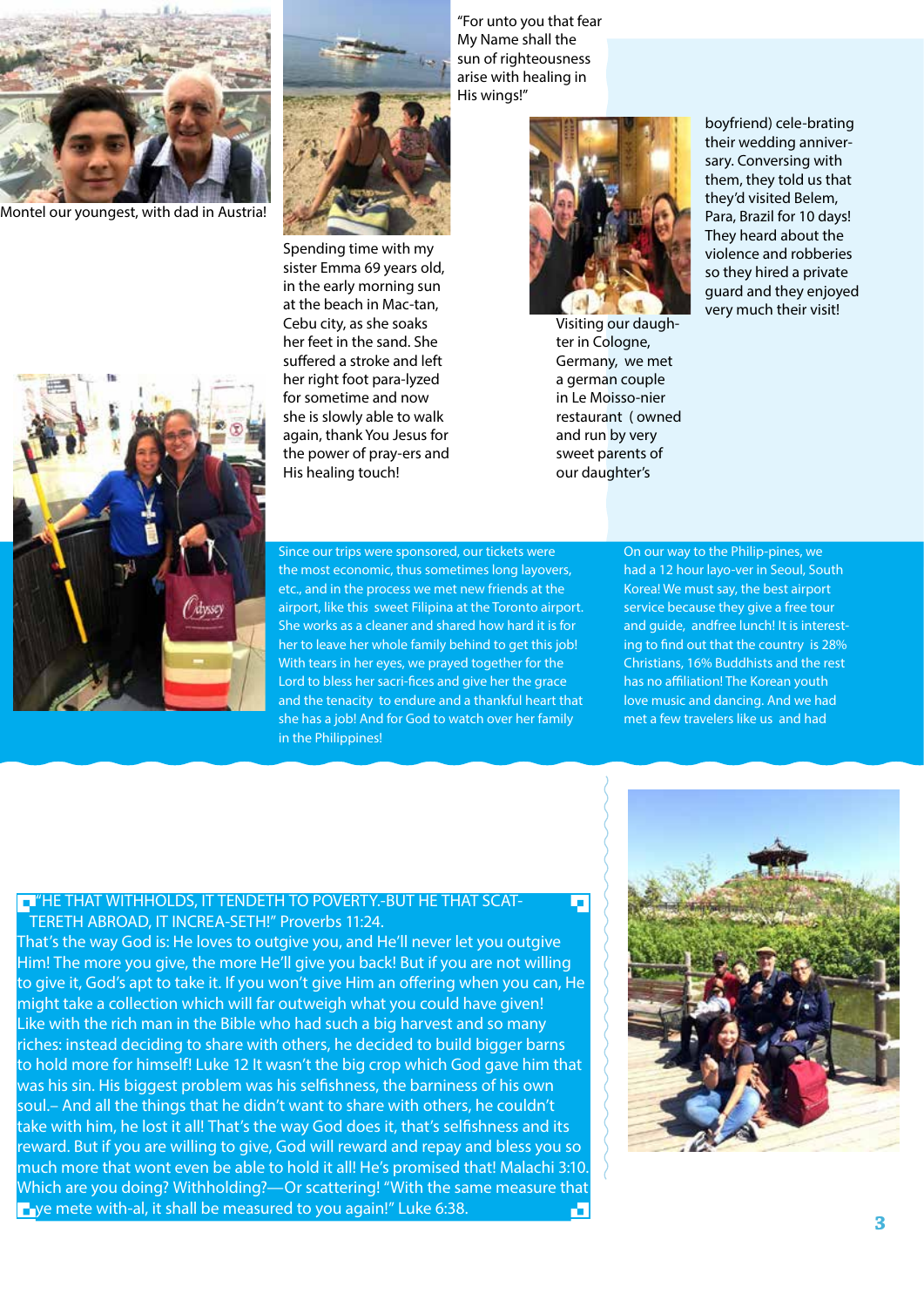





With the tremendous help and financial support of our precious friends, the Lord helped us pull through with our project of giving basic food items consisting of 16 different kinds to 65 families and some toys and clothes to over 100 kids of poor families mostly located around our neighborhood! We also were able to give them all a nice snacks, a set of posters in book form teaching kids good morals and right conduct! We also were able to give to 6 faithful garbage collectors each one a food bag for their families!





In a little bairro of Curuca, as few hours away from Belem, we helped our mission friends dis-tribute bags of food items, clothes and toys etc., to poor families. Our son Jerry, participated as well and had fun with the kids playing soccer with them, distributing pairs of flip-flops, etc. We got to sing a few Christmas carols, distributed Christmas message to young and old! It was a whole day event as we hop from one place to another but it was worth the work and the sweat of seeing in the eyes of each kid and young people the joy of knowing someone's had thought of them this Christmas and that God has not forgotten them!





BY PRACTICING THE GRACE OF SHAR-ING, A PERSON IS STORING UP TREA-SURE FOR HIMSELF! GIFTS ARE INVEST-MENTS!"